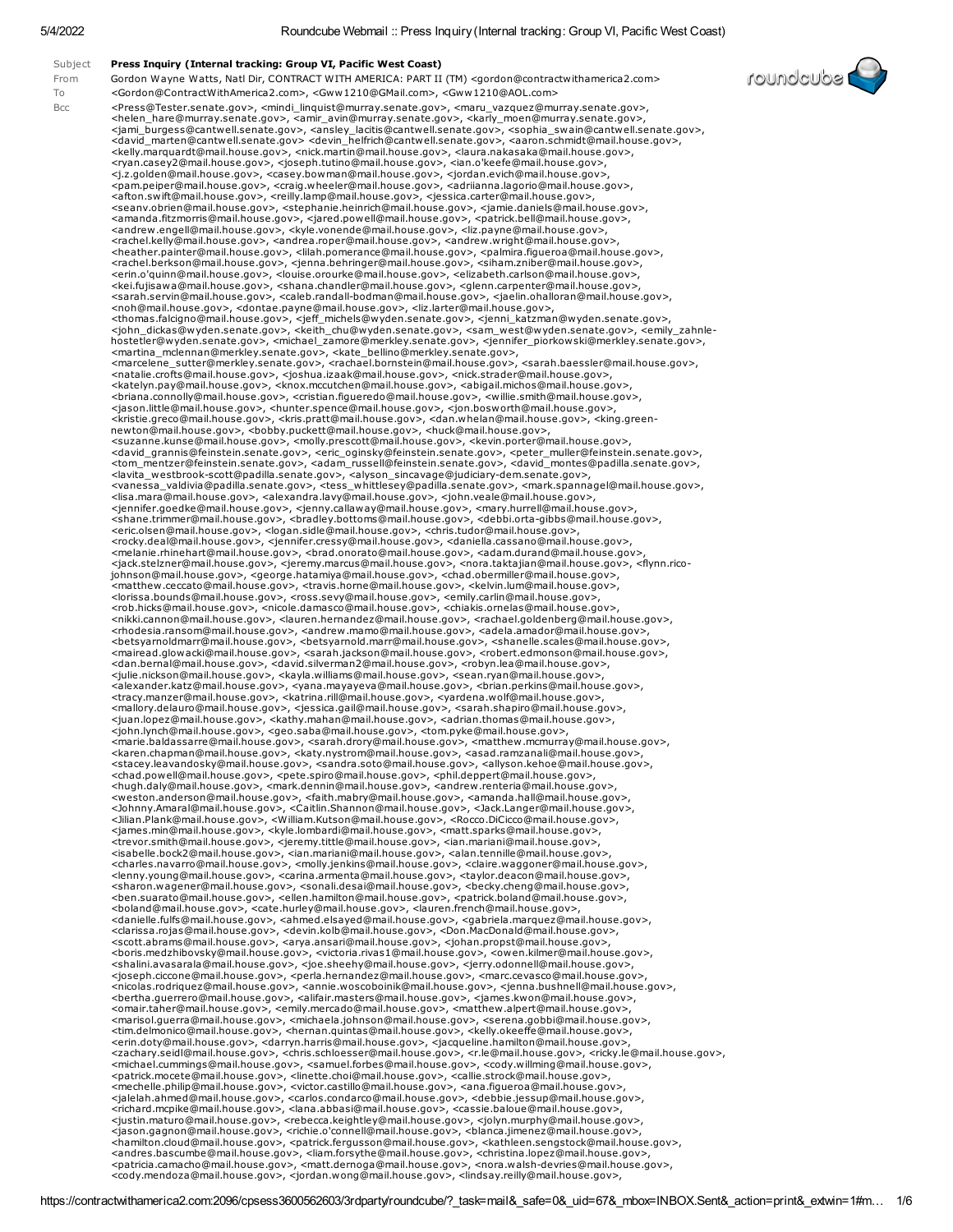<laurie.saroff@mail.house.gov>, <marysol.ibarra@mail.house.gov>, <ngoc.nguyen@mail.house.gov>, <julia.kermott@mail.house.gov>, <chris.gorud@mail.house.gov>, <mark.pulido@mail.house.gov>, <keith.higginbotham@mail.house.gov>, <andrew.bower@mail.house.gov>, <arie.dana@mail.house.gov>, <danielle.stewart@mail.house.gov>, <jack.pickett@mail.house.gov>, <kenneth.clifford@mail.house.gov>,<br><jonathan.gilbert@mail.house.gov>, <kyle.krahel@mail.house.gov>, <eric.mee@mail.house.gov>,<br><kathryn.degeller@mail.house. <jonathan.wilcox@mail.house.gov>, <preston.mizell@mail.house.gov>, <larry.cohen@mail.house.gov>, <janine.bryant@mail.house.gov>, <gabriella.salazar@mail.house.gov>, <g.salazar@mail.house.gov>,<br><scott.hinkle@mail.house.gov>, <daniel.zawitoski@mail.house.gov>, <maryanne.pintar@mail.house.gov>, <alexandra.polaski@mail.house.gov>, <daniela.contreras@mail.house.gov>, <amy.kuhn@mail.house.gov>,<br><paola.guzman@mail.house.gov>, <will.mcdonald@mail.house.gov>, <brandon.mendoza@mail.house.gov>,<br><kaleb\_froehlich@murkowski <hannah\_ray@murkowski.senate.gov>, <larry\_burton@sullivan.senate.gov>, <robyn\_engibous@sullivan.senate.gov>, <rors,arn\_ringel@sullivan.senate.gov>, <enixate.gov>, <enixate.gov>, <enixate.gov>, <enixate.gov>, <enixate.gov>, <nestor.garcia@mail.house.gov>, <mitch.heidenreich@mail.house.gov>, <nick.luna@mail.house.gov>, <rnstitute.wagner@mail.house.gov>, <sinka.mahoe@mail.house.gov>, <michael.ahn@mail.house.gov>, <mix/><br><rnstitute.wagner@mail.h <nicholas.bowser@mail.house.gov>, <cory.harris@mail.house.gov>, <robert.rische@mail.house.gov>,<br><renee.hudson@mail.house.gov>, <daniel.bucheli@mail.house.gov>, <chase.sizemore@mail.house.gov>,<br><phillip.pinegar@mail.house.g <lani.czarniecki@mail.house.gov>, <leon.striker@mail.house.gov>, <andrew.furman@mail.house.gov>, <kim.rudolph@mail.house.gov>, <megan.sims@mail.house.gov>, <copeland.tucker2@mail.house.gov>, <andrea.martin@mail.house.gov>, <sruthi.prabhu@mail.house.gov>, <jonathan.pearce@mail.house.gov>, <kristen.sonderegger@mail.house.gov>, <monica.didiuk@mail.house.gov>, <jena.hoehne@mail.house.gov>, <josh.jackson@mail.house.gov>, <tiffany.haverly@mail.hou <george\_flynne@hirono.senate.gov>, <press@young.senate.gov>, <press@braun.senate.gov>, <press@cantwell.senate.gov>, <press@murray.senate.gov>, <yazan\_honouneh@murray.senate.gov>,<br><marielle.trumbaur@mail.house.gov>, <press@murkowski.senate.gov>, <press@schatz.senate.gov>,<br><press@hirono.senate.gov>, <george\_fl <press@braun.senate.gov>, <yazan\_hanouneh@murray.senate.gov>, <melissa.kelly@mail.house.gov>,<br><alic.hout@mail.house.gov>, <rnssel.read@mail.house.gov>, <william.sitton@mail.house.gov>, <<br></alice.hunt@mail.house.gov>, <rnss <lauren.wolman@mail.house.gov>, <patrick.koetzle@mail.house.gov>, <Kate\_Oehl@Bennet.Senate.gov>, <Nelanie\_Lawhorn@Eennet.Senate.gov>, <HavailOffice@Hirono.Cenate.gov>, <<Henate.gov>, <Henate.gov>, <Henate.gov>, <Aeorge\_Fly <Caroline.Banaszak@mail.house.gov>, <CoriBushPress@mail.house.gov>, <Reid.Fauble@mail.house.gov>, <Alex.Ginis@mail.house.gov>, <<ractions <abless are constant in the search of almostration of almostration of almostration o <contact@virginiafoxx.com>, <press@virginiafoxx.com>, <info@virginiafoxx.com>, <virginia@virginiafoxx.com>, <campaign@virginiafoxx.com>

#### Reply-To <Gordon@ContractWithAmerica2.com>, <Gww1210@GMail.com>, <Gww1210@AOL.com> Date 2022-05-04 17:19

Priority Highest



From: Gordon Wayne Watts, National Director, CONTRACT WITH AMERICA: PART II <sup>(TM)</sup>

To: U.S. Senators and Members of Congress via staff email behind Bcc

Subject: Press Inquiry (a "4-part, multiple choice" question on higher ed epic failure; time-sensitive due to the Markup schedule on at least one bill, S.2598) -- timesensitive (Internal tracking: Group VI, Pacific West Coast)

Date: Wednesday, 04 May 2022

### Dear Lawmakers and staff:

https://contractwithamerica2.com:2096/cpsess3600562603/3rdparty/roundcube/?\_task=mail&\_safe=0&\_uid=67&\_mbox=INBOX.Sent&\_action=print&\_extwin=1#m… 2/6 A few weeks ago, we sent you a 1-question Press Inquiry ("4-part, multiple choice," short & sweet), and if you've already responded to us, please disregard. Otherwise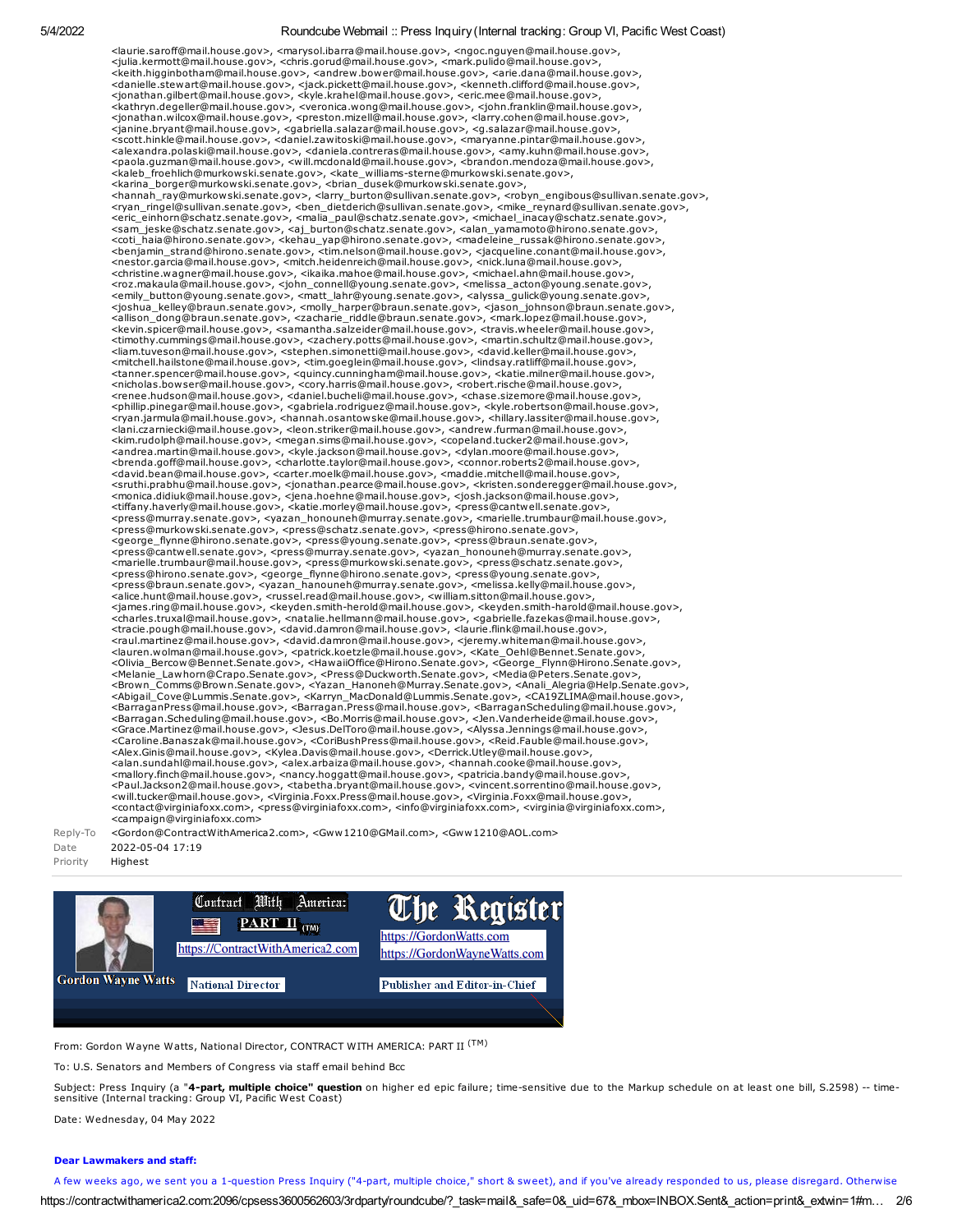-- due to the time-sensitive nature of S.2598 markup, and ramifications, including (but not limited to) a crash of the dollar, this is a priority 1 matter. We look forward to your replies to our press inquiry, and, hopefully, a remedy to nefarious economic oppression on both taxpayer (a concern of Conservatives) and student (a concern of Liberals).

As we've been giving ongoing coverage of the epic fail in American Higher Education funding, we've been informed by official sources that S.2598, an historic and<br>Iandmark bill, is headed for markup at light speed and, spea Dir., CONTRACT WITH AMERICA: PART II<sup>(TM)</sup> [(\*\*)), a nonpartisan research project patterned after Newt Gingrich's original CWA (though not affiliated), which<br>advocates for bipartisan issues such as protecting the power/tel

((A)) LIBERAL SOLUTION: Free College (like we do with taxpayer-funded Public Ed), and broad student loan cancellation.

((B)) STATUS QUO: College is excessively unaffordable to most; both taxpayer and student feel the crunch.

((C)) DE NOVO: New "repayment" programs or plans (such as S.2596, Sen Rubio's "LOAN ACT").

((D)) MIDDLE-GROUND COMPROMISE: S.2598, the current student loan bankruptcy bill with a modest 10-year wait period, claw-back accountability measures for "bad colleges," and a bill with twice as many GOP sponsors as Democrat, along with H.R.4907, which addresses Private Student Loans:

\*\* [https://www.Congress.gov/bill/117th-congress/senate-bill/2598/cosponsors](https://www.congress.gov/bill/117th-congress/senate-bill/2598/cosponsors)

\*\* [https://www.Congress.gov/bill/117th-congress/house-bill/4907/cosponsors](https://www.congress.gov/bill/117th-congress/house-bill/4907/cosponsors)

**PRESS INQUIRY, PROPER:** While these 4 choices look "deceptively simple," and some may've made up your minds on proposed solutions, I'd respectfully ask<br>lawmakers and staff to carefully review the "pros" and "cons" legisla nonetheless, it's a matter of record that I'm "the" Gordon Wayne Watts who nearly won the legendary Terri Schiavo case, the largest pro-life case since Roe -- all by myself -- doing better in court than even Gov. Jeb Bush or the family's team of lawyers -- combined. (See references below to verify and/or Google me.) So, no matter your political orientation, you can be assured my analyses are thorough/complete. Below my press credentials are the pro/con legislative analyses and one multiple choice question being asked:

**\*\*))** Conservative Press credentials documentation>>

(( I. )) MORAL: I'm "the" Gordon Wayne Watts who almost won the legendary Terri Schiavo case all by myself, losing 4-3 in the Fla. Supreme Court, doing better even than former Fla. Gov. Jeb Bush, who lost 7-0 when Bush tried to win: Ask Google "What role did Gordon Wayne Watts play in the Terri Schiavo issue," or, perhaps, see<br>the sources cited in https://ContractWithAmerica2.com/#st the sources cited in [https://ContractWithAmerica2.com/#staff](https://contractwithamerica2.com/#staff) AND[:https://Web.Archive.org/web/20220415183222/https://contractwithamerica2.com/#staff](https://web.archive.org/web/20220415183222/https://contractwithamerica2.com/#staff)

PRIMARY SOURCES: \*\* In Re: GORDON WAYNE WATTS (as next friend of THERESA MARIE 'TERRI' SCHIAVO), No. SC03-2420 (Fla. Feb.23, 2005), denied 4-3 on rehearing. (Watts got 42.7% of his panel) [https://FloridaSupremeCourt.org/clerk/dispositions/2005/2/03-2420reh.pdf](https://floridasupremecourt.org/clerk/dispositions/2005/2/03-2420reh.pdf)

\*\* In Re: JEB BUSH, GOVERNOR OF FLORIDA, ET AL. v. MICHAEL SCHIAVO, GUARDIAN: THERESA SCHIAVO, No. SC04-925 (Fla. Oct.21, 2004), denied 7-0 on rehearing. (Bush got 0.0% of his panel before the same court) [https://FloridaSupremeCourt.org/clerk/dispositions/2004/10/04-925reh.pdf](https://floridasupremecourt.org/clerk/dispositions/2004/10/04-925reh.pdf)

**Schiavo ex rel. Schindler v. Schiavo ex rel. Schiavo,** 403 F.3d 1223, 2005 WL 648897 (11th Cir. Mar.23, 2005), denied 2-1 on appeal. (Terri Schiavo's own blood<br>family only got 33.3% of their panel on the Federal Appeals l

See also: "BREAKING- FLA GAY MARRIAGE: Novel legal argument brought to bear strongly defends Florida's definition of marriage; under review in the 11th U.S. Circuit<br>Court of Appeals" – LAKELAND, FLORIDA (PRWEB) DECEMBER 01 marriage, but also defend our gay friends who are sometimes mistreated in various areas.]

(( II. )) FISCAL: Besides that, see some of my published columns, such as "Polk Perspective: Offer relief for taxes dressed up as 'loans'," By Gordon Wayne Watts, Guest columnist, *The Ledger,* November 19, 2019, <u>https://www.TheLedger.com/story/opinion/columns/2019/11/19/polk-perspective-offer-relief-for-taxes-dressed-up-as-<br><u>loans/2262933007/</u> ARCHIVES: <u>https://Archive.vn/2qdEW</u> AND: <u></u></u> <u>Tue19Nov2019.pdf</u> Besides the fact that I carefully document that former Ed Sec Betsy DeVos, plagiarised me without attribution, you can see my quote in my column:<br>"To be clear, I'm conservative and don't seek free colleg

(( III. )) RECENT: More-recent news coverage at [https://GordonWatts.com/#GOP](https://gordonwatts.com/#GOP) Or: [https://GordonWayneWatts.com/#GOP](https://gordonwaynewatts.com/#GOP) documents "pretty convincing" evidence that it was my press inquiry to Sen. Josh Hawley (R-MO) which caused him to sign on as cosponsor to S.2598.

(( IV. )) Nat'l Dir, CONTRACT WITH AMERICA: PART II (TM)

[https://ContractWithAmerica2.com](https://contractwithamerica2.com/)

**Conflict of Interest disclosure:** While I do have student loans outstanding, they're all in IBR (Income-based Repayment), with monthly payments of \$0.00 for the<br>foreseeable future, and thus any loan "forgiveness" or "canc

[https://ContractWithAmerica2.com/#conflict](https://contractwithamerica2.com/#conflict)  $ARCHIVES:$  ARCHIVES: [https://Archive.ph/8sZDR#conflict](https://archive.ph/8sZDR#conflict) AND[:https://Web.Archive.org/web/20220415183222/https://contractwithamerica2.com/#conflict](https://web.archive.org/web/20220415183222/https://contractwithamerica2.com/#conflict)

# Legislative Analyses:

### ((A)) LIBERAL SOLUTION: Free College (like we do with taxpayer-funded Public Ed), and broad student loan cancellation.

Pros: Students have repaid taxpayers \$1.22 for EVERY \$1.00 that taxpayers have lent them -- when looking just at how gov't recovers \$1.22 from every \$1.00 of defaulted student loans -- probably more when you consider that loans in good standing have no repayment problems[.https://ContractWithAmerica2.com/#PaidInFull](https://contractwithamerica2.com/#PaidInFull) ARCHIVES: [https://Archive.ph/8sZDR#PaidInFull](https://archive.ph/8sZDR#PaidInFull) AND:[https://Web.Archive.org/web/20220415183222/https://contractwithamerica2.com/#PaidInFull](https://web.archive.org/web/20220415183222/https://contractwithamerica2.com/#PaidInFull) Thus, a good<br>argument could be made for cancellation on "repayment" grounds alone.

Pros: Students have not only fully repaid taxpayers, and then some, but this was at illegally-inflated price-gouging levels[:https://ContractWithAmerica2.com/#price](https://contractwithamerica2.com/#price) ARCHIVES: [https://Archive.ph/8sZDR#price](https://archive.ph/8sZDR#price) AND:[https://Web.Archive.org/web/20220415183222/https://contractwithamerica2.com/#price](https://web.archive.org/web/20220415183222/https://contractwithamerica2.com/#price) Thus, fraud alone (pricegouging is illegal) justifies cancellation, and possibly some tort damages. (As colleges have been paid by taxpayers, the second loans are disbursed, there's no concern here, either.)

Pros: In many, even if not all, outstanding student loans, the change in loan contract terms by changes in the law violated clear and unambiguous Contract Law, as well<br>as provisions of the US Constitution: https://Contract provisions of the US Constitution: [https://ContractWithAmerica2.com/#contract](https://contractwithamerica2.com/#contract) ARCHIVES[:https://Archive.ph/8sZDR#contract](https://archive.ph/8sZDR#contract) [https://Web.Archive.org/web/20220415183222/https://contractwithamerica2.com/#contract](https://web.archive.org/web/20220415183222/https://contractwithamerica2.com/#contract)

To put it another way, some old timers say "they knew what they were signing," but this is false: The rules were changed after the horse race begun. Changes in a<br>contract are prohibited by well-settled law, and any changes to borrowers harmed.

Pros: Experts project that eighty-Five (85%) Percent of all students are expected to default and/or otherwise never repay their loans before they<br>die:<u>https://ContractWithAmerica2.com/#SuperHighDefaultRate</u> AND[:https://Web.Archive.org/web/20220415183222/https://contractwithamerica2.com/#SuperHighDefaultRate](https://web.archive.org/web/20220415183222/https://contractwithamerica2.com/#SuperHighDefaultRate) This implies predatory lending.

Pros: Older people outnumber younger people with student loans, and they owe far more: [https://ContractWithAmerica2.com/#older](https://contractwithamerica2.com/#older) ARCHIVES[:https://Archive.ph/8sZDR#older](https://archive.ph/8sZDR#older) AND: [https://Web.Archive.org/web/20220415183222/https://contractwithamerica2.com/#older](https://web.archive.org/web/20220415183222/https://contractwithamerica2.com/#older) There are more people over 50 than under 25 with student loan debt, more people over 35 than under 35 with student loans, and the older groups owe far more in both cases. This implies predatory lending.

https://contractwithamerica2.com:2096/cpsess3600562603/3rdparty/roundcube/?\_task=mail&\_safe=0&\_uid=67&\_mbox=INBOX.Sent&\_action=print&\_extwin=1#m... 3/6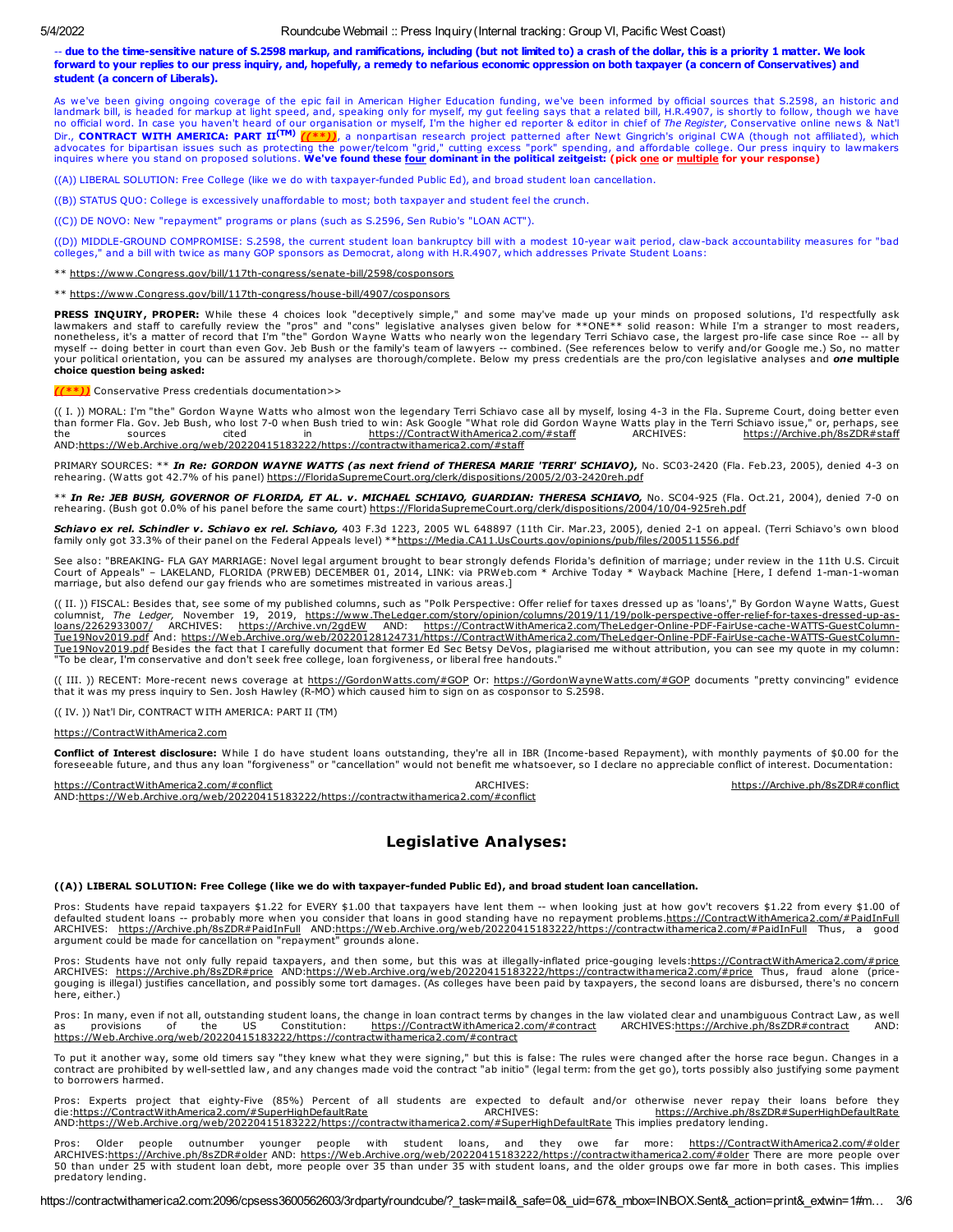Pros: According the official Dept of Ed data, over half of all student loans borrowers were not paying, even before the pandemic, in 2019, probably closer to 65% when<br>you consider \$0.00/month IBR payments. <u>https://Contrac</u> AND[:https://Web.Archive.org/web/20220415183222/https://contractwithamerica2.com/#OverHalfNotPaying](https://web.archive.org/web/20220415183222/https://contractwithamerica2.com/#OverHalfNotPaying) This implies predatory lending.

Cons: Enacting broad loan cancellation would free some debt slaves but not abolish debt slavery and be abhorrent to Abraham Lincoln who would be turning over in his grave.

Cons: Moreover, where broad loan cancellation enacted for past victims of predatory lending, there might be "push back" against efforts to fix the broken system for<br>future students. (Critics might say we "can't afford it"

ANALYSES: We take no official position for or against student loan cancellation (and the undersigned author is "Conservative" and is personally opposed to "Liberal"<br>free handouts); however, we do note that both The Preside to cancel any/all student debt[:https://ContractWithAmerica2.com/ReviewOfMarkKantrowitzForgivenessArticle\\_WATTS\\_9-6-2021.html](https://contractwithamerica2.com/ReviewOfMarkKantrowitzForgivenessArticle_WATTS_9-6-2021.html) ARCHIVES: [https://Archive.ph/yESIf](https://archive.ph/yESIf) AND:<u>http://Web.Archive.org/web/20220106142652/https://contractwithamerica2.com/ReviewOfMarkKantrowitzForgivenessArticle WATTS 9-6-2021.html</u> Moreover, it is<br>well-documented that cancellation by Executive Order would requi Legislation, "PayGo" rules, if not waived (and they probably wouldn't be) would indeed require appropriations.

CONCLUSION: While excellent legal, constitutional, and moral bases exist for 100% loan cancellation (and then some due to tort damages), not only would it not solve the problem "long term," and possibly create push back, but cancellation is not politically viable in the current political environment. While broad cancellation has strong<br>polling support, few lawmakers are willing to con cancellation isn't a viable option at this time.

### ((B)) STATUS QUO: College is excessively unaffordable to most; both taxpayer and student feel the crunch.

Pros: The "INERTIA" and "STARE DECISIS" arguments: Any change would "rock the boat," and thus the arguments for defending status quo are to stand by precedent.

Cons: Allowing this to go unchallenged harms Black Americans at a disproportionate rate: "Four years after graduating college, black students owe nearly twice as much student debt as their white peers do and are three times more likely to default on those loans, according to a new paper by *The Brookings Institution*." SOURCE:<br>"Black College Grads Have Twice as Much Student Debt as <u>[https://Web.Archive.org/web/20220415183222/https://contractwithamerica2.com/#black](https://web.archive.org/web/20220415183222/https://contractwithamerica2.com/#black)</u>Cons: This hurts over 45 Million Americans with student debt and another 40-<br>50 Million who are cosigners, family/friends, etc., about 100

Cons: Currently, taxpayers are "ahead" and should ask nothing for a debt that has already been "more than paid" slightly over TWO times: BUT -- An old 2019 Wall<br>Street Journal article, quotes the CBO (The Congressional Bud and that was in early May 2019, BEFORE the Covid-19 Economic Downturn. <u>[https://ContractWithAmerica2.com/#cbo](https://contractwithamerica2.com/#cbo)</u> ARCHIVES: <u>[https://Archive.ph/8sZDR#cbo](https://archive.ph/8sZDR#cbo)</u> AND:<br><u>https://Web.Archive.org/web/20220415183222/https://contractwitha</u>

Cons: No less than nineteen (19) U.S. States hold more collegiate loan debt than their entire annual state budgets: [https://ContractWithAmerica2.com/#19states](https://contractwithamerica2.com/#19states)<br>ARCHIVES: https://Archive.ph/8sZDR#19states AND:https://Web.Arc AND[:https://Web.Archive.org/web/20220415183222/https://contractwithamerica2.com/#19states](https://web.archive.org/web/20220415183222/https://contractwithamerica2.com/#19states) Cf: [https://www.BusinessInsider.com/student-loan-debt-analysis-annual-state-budget-comparison-cancelation-biden-2021-4](https://www.businessinsider.com/student-loan-debt-analysis-annual-state-budget-comparison-cancelation-biden-2021-4)

### ((C)) DE NOVO: New "repayment" programs or plans (such as S.2596, Sen Rubio's "LOAN ACT"), which reduces interest to zero in favour of set fees.

Pros: Sen. Rubio, my senior senator, means well (and this would be good, in theory).

Cons: Without the "threat of bankruptcy defense" to force the Dept of Ed to administer this fairly, it would fail, and if anyone disagrees, then please explain why ninety-<br>nine (99%) of all PSLF (Public Service Loan Forgiv

[https://ContractWithAmerica2.com/#PSLFfailure](https://contractwithamerica2.com/#PSLFfailure) ARCHIVES: ARCHIVES: [https://Archive.ph/8sZDR#PSLFfailure](https://archive.ph/8sZDR#PSLFfailure) https://web.Archive.org/web/20220415183222/https://contractwithamerica2.com/#PSLFfailure Cf: https://www.cnbc.com/2021/ [AND:](https://www.cnbc.com/2021/03/23/the-us-already-has-student-debt-forgivenessbut-barely-anyone-gets-it.html)[https://Web.Archive.org/web/20220415183222/https://contractwithamerica2.com/#PSLFfailure](https://web.archive.org/web/20220415183222/https://contractwithamerica2.com/#PSLFfailure) <u>student-debt-forgivenessbut-barely-anyone-gets-it.html</u> Even were Sen. Rubio's bill, S.2596, to pass, it would likely be administered unfairly like PSLF was. Moreover,<br>Credit Card lenders "work with" borrowers to refi, un

### ((D)) MIDDLE-GROUND COMPROMISE: S.2598, the current student loan bankruptcy bill with a modest 10-year wait period, claw-back accountability measures for "bad colleges," and a bill with twice as many GOP sponsors as Democrat, along with H.R.4907, which addresses Private Student Loans:

\*\* [https://www.Congress.gov/bill/117th-congress/senate-bill/2598/cosponsors](https://www.congress.gov/bill/117th-congress/senate-bill/2598/cosponsors)

\*\* [https://www.Congress.gov/bill/117th-congress/house-bill/4907/cosponsors](https://www.congress.gov/bill/117th-congress/house-bill/4907/cosponsors)

Cons: The "INERTIA" and "STARE DECISIS" arguments: Any change would "rock the boat," and thus the arguments for defending status quo are to stand by precedent.

Pros: Bankruptcy Uniformity is not a free handout but rather required by the US Constitution's Uniformity clause:

[https://ContractWithAmerica2.com/#bankruptcy](https://contractwithamerica2.com/#bankruptcy)<br>[https://Web.Archive.org/web/20220415183222/https://contractwithamerica2.com/#bankruptcy](https://web.archive.org/web/20220415183222/https://contractwithamerica2.com/#bankruptcy) NOTE: US Bankruptcy Code for student loans not only lack uniformity<br>https://Web.Archive.o the "totality of circumstances" standard when considering discharge of student debt. (Google these or ask me if you need help, here.)

Pros: (FOR CONSERVATIVES) Only with the threat of bankruptcy self-defense will the Dept of Ed tamp down obscenely excessive taxpayer-funded student loan<br>subsidies, thereby putting a stop to "trillions" bleeding out in pork they can defend in bankruptcy.)

Pros: (FOR CONSERVATIVES) Only with the threat of bankruptcy self-defense will lobbyists "see the handwriting on the wall," and back off sufficient to let "Conservative" lawmakers file/enact legislation to cut pork subsidy spending? (Example: If you disbelieve, then please explain why even very Conservative lawmakers<br>haven't even filed such bills, much less passed them into 9-10-2019 press release) proves the need for this Free Market force to tamp down excess lending by Dept of Ed, making them reluctant to waste trillions in unneeded loans which we never needed in the past. LINK: [https://www.RickScott.senate.gov/sen-rick-scott-announces-proposals-lower-cost-higher-education](https://www.rickscott.senate.gov/sen-rick-scott-announces-proposals-lower-cost-higher-education) ARCHIVES: https://Archive.vn/bOr5L AND: [https://Web.Archive.org/web/20201026053431/https://www.RickScott.Senate.gov/sen-rick-scott-announces-proposals-lower-cost](https://web.archive.org/web/20201026053431/https://www.RickScott.Senate.gov/sen-rick-scott-announces-proposals-lower-cost-higher-education)higher-education AND: [https://ContractWithAmerica2.com/FannyDeregulation/SCOTT-PressRelease-Sept-10-2019\\_PDF.pdf](https://contractwithamerica2.com/FannyDeregulation/SCOTT-PressRelease-Sept-10-2019_PDF.pdf) )

Pros: (FOR CONSERVATIVES) College debt is almost ten (10%) percent of total US Debt and must be reduced or eliminated to avert a crash of the dollar: "Today, FSA's [student debt] portfolio is nearly 10 percent of our nation's debt. [] Stop and absorb that for a moment. Ten percent of our total national debt." Source: U.S. Dept of<br>Education, Sec. of Education, المستقل المستقل المستقل المستقل المستقل المستقل المستقل المستقل المستقل المستقل المستقل المستقل المستقل المستق<br>2:<u>https://Web.Archive.org/web/20210108035439/https://www.ED.gov/news/speeches/prepared-remarks-us-secretary-e</u> training-conference LINK-3: [https://GordonWatts.com/DeVos-speech\\_11-27-2018\\_PDF.pdf](https://contractwithamerica2.com/DeVos-speech_11-27-2018_PDF.pdf) 2018\_PDF.pdf

Pros: (FOR CONSERVATIVES) College debt, if not addressed by lawmakers (students, who've over-paid, can't pay any more, so forget that) will crash the dollar if<br>Iawmakers don't cut or eliminate taxpayer-funded subsidies, he absolutely will crash the dollar and collapse the US economy:

#### [https://GordonWatts.com/#crash](https://gordonwatts.com/#crash)

#### [https://GordonWayneWatts.com/#crash](https://gordonwaynewatts.com/#crash)

### [https://Archive.ph/kxGMw#crash](https://archive.ph/kxGMw#crash)

#### [https://Web.Archive.org/web/20220411190915/https://gordonwatts.com/#crash](https://web.archive.org/web/20220411190915/https://gordonwatts.com/#crash)

Pros: (FOR LIBERALS) Only with the threat of bankruptcy self-defense would IBR, IDR, and PSLF be administered fairly.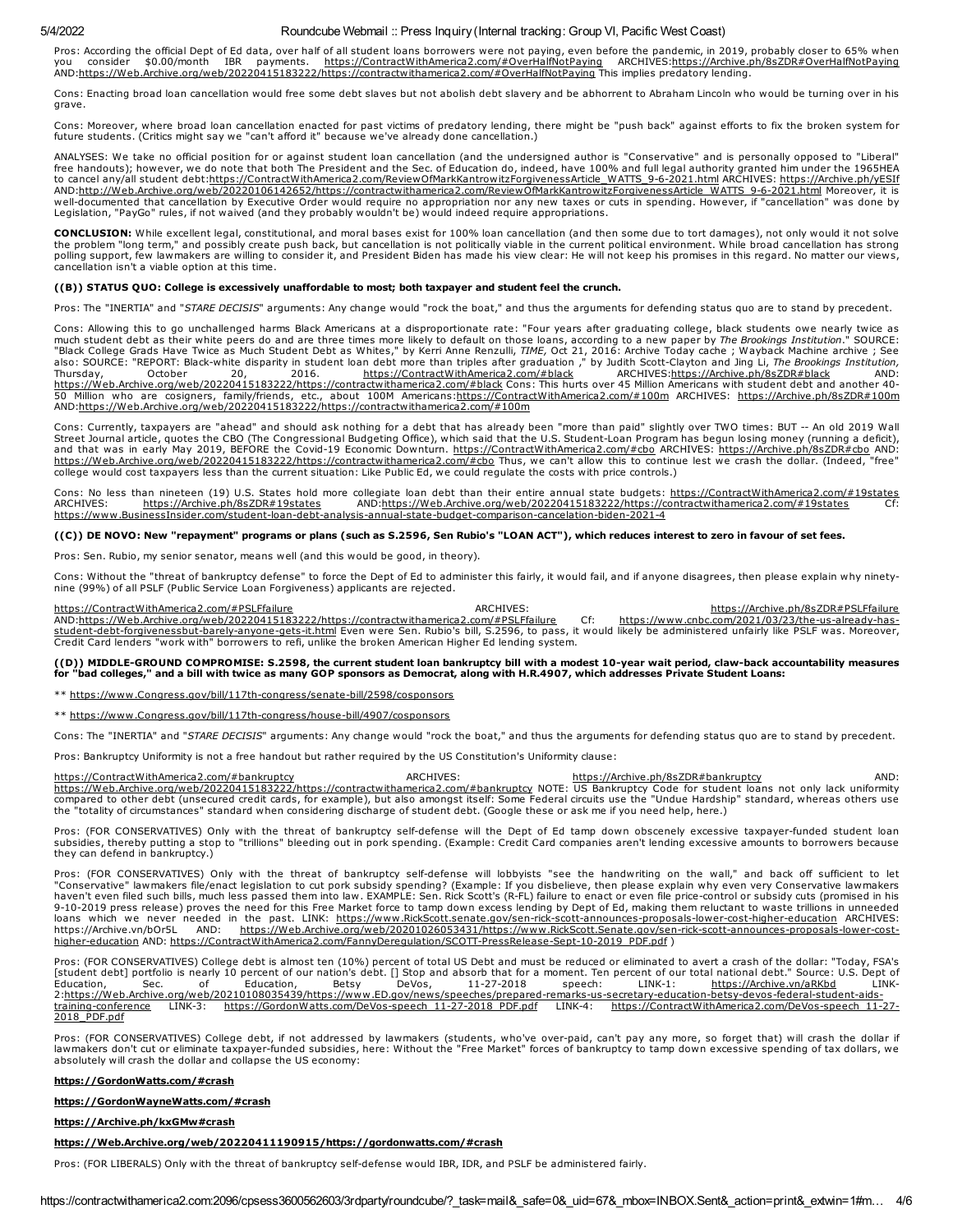Pros: (FOR LIBERALS) Only with the threat of bankruptcy self-defense would the Dept of Ed become more reluctant to lend irresponsibly, thus colleges would be forced to lower costs when they realise that borrowers no longer have "deep pockets" loans from the "Sugar Daddy" taxpayer.

Pros: Of all the options being discussed, this is the only option that is politically viable and yet still effective at being a "compromise" that doesn't compromise ones values, helping students (a concern of liberals) and taxpayers (a concern of conservatives), causing pain only to colleges, who are in no need of additional enrichment, especially given the quality compared to higher education in other countries which charge students and taxpayers far less.

Pros: Broad bipartisan support, even among GOP Republican lawmakers, normally reluctant to support collegiate debt bankruptcy uniformity:

\*\* Sen. John Cornyn (R-TX), original sponsor of S.2598, FRESH START Through Bankruptcy Act, 116th Congress (2021-2022)

\*\* Sen. Josh Hawley (R-MO), cosponsor of S.2598, FRESH START Through Bankruptcy Act, 116th Congress (2021-2022)

\*\* Sen. Richard J. "Dick" Durbin (D-IL), currently the Democratic Whip and Chair: U.S. SENATE JUDICIARY COMMITTEE: "Primary Sponsor" of S.1414 - Student Borrower<br>Bankruptcy Relief Act of 2019, 116th Congress (2019-2020) –

Rep. Glenn S. Grothman (R-WI-06th) – Conservative Republican: "Primary Sponsor" of H.R.5899 - To amend title 11 of the United States Code to make debts for student loans dischargeable., 116th Congress (2019-2020)

\*\* Rep. John Katko (R-NY-24th) – Conservative Republican, and a former Federal Prosecutor: "Primary Sponsor" of H.R.770 - Discharge Student Loans in Bankruptcy Act<br>of 2019, 116th Congress (2019-2020) – –as well as an "Orig

\*\* Rep. Christopher H. Smith (R-NJ-04th) – Conservative Republican, and long-term, well-respected Congressman: "CoSponsor" of H.R.770 - Discharge Student Loans in Bankruptcy Act of 2019, 116th Congress (2019-2020)

\*\* Rep. Ralph Norman (R-SC-05th) Conservative Republican: "Original cosponsor" of H.R.5899 - To amend title 11 of the United States Code to make debts for student loans dischargeable., 116th Congress (2019-2020)

\*\* Rep. David W. Jolly (R-FL-13th) former member of Congress who was a life-long Republican, who served in Congress from 2014 to 2017, following the death of his<br>mentor and former boss, Rep. C.W. "Bill" Young – and a staun "Independent" only over differences with President Trump: Cosponsor of H.R.449 - Discharge Student Loans in Bankruptcy Act of 2015, 114th Congress (2015-2016)

Pros: Broad bipartisan support among Americans, not just lawmakers, with the following support: "updating bankruptcy laws to get rid of student debt (66%)" and "restrictions or price controls on the cost of a university education (78%)."

| https://ContractWithAmerica2.com/#polls                                                | ARCHIVES. | https://Archive.ph/8sZDR#polls |
|----------------------------------------------------------------------------------------|-----------|--------------------------------|
| AND:https://Web.Archive.org/web/20220415183222/https://contractwithamerica2.com/#polls |           |                                |

Pros: Back when student loans were treated the same as all other loans in bankruptcy court, only about zero-point-three (0.3%) percent were discharged in<br>bankruptcy, thus change in bankruptcy laws was not justified, but ra

| https://ContractWithAmerica2.com/#harvard                                                                                                | ARCHIVES: |   | https://Archive.ph/8sZDR#harvard |                          |  |
|------------------------------------------------------------------------------------------------------------------------------------------|-----------|---|----------------------------------|--------------------------|--|
| AND:https://Web.Archive.org/web/20220415183222/https://contractwithamerica2.com/#harvard                                                 |           | ◡ | http://HarvardLawReview.org/wp-  |                          |  |
| content/uploads/pdfs/vol126 student loan exceptionalism.pdf                                                                              |           |   |                                  | https://Archive.ph/pkPL3 |  |
| Or:https://Web.Archive.org/web/20210919080910/http://harvardlawreview.org/wp-content/uploads/pdfs/vol126 student loan exceptionalism.pdf |           |   |                                  | Therefore.               |  |
| bankruptcy defense worked well back them, it can work well again. "If it ain't broke, don't fix it."                                     |           |   |                                  |                          |  |

Pros: While reasonable minds can disagree on the "free college" and "loan forgiveness" matters, almost all Americans are fed up with "Bankruptcy for me, but not for<br>thee" double standards pushed by politicians of both poli polling data to support this contention:

JUDAISM: Leviticus 19:18b, Leviticus 19:34, The Golden Rule, OLD TESTAMENT (PENTATEUCH) CHRISTIANITY: Matthew 22:39b, Mark 12:31b, Luke 6:31, Matthew 7:12, The Golden Rule, NEW TESTAMENT (HOLY BIBLE) ISLAM: Surah 24:22 An-Nur, The Light, on treatment; Surah 2:275 Al-Baqarah, The Cow, on prohibitions of usuerious interest; See also: Surah 3:130, The Family of Imran; Surah 4:161, The Women; Surah 30:39 al-Rum aka The Romans (THE NOBLE QUR'AN)

#### [https://ContractWithAmerica2.com/#polls](https://contractwithamerica2.com/#polls) ARCHIVES: [https://Archive.ph/8sZDR#polls](https://archive.ph/8sZDR#polls) AND: [https://Web.Archive.org/web/20220415183222/https://contractwithamerica2.com/#polls](https://web.archive.org/web/20220415183222/https://contractwithamerica2.com/#polls)

Most Americans fall into one of these "3 major" religions, and should be expected to comply; however, even most atheists and agnostics, when questioned about "fair<br>treatment" would probably find repugnant and morally objec businesses and even gamblers, a point mentioned in passing in the SENATE JUDICIARY hearing on S.2598), but deny poor college students. (The only Americans in favour of "unfair" bankruptcy standards are probably those few rich folk who directly benefit, but, while their welfare is important, the needs of the many outweigh the<br>needs of the few – or the one – as Lenard Nimoy's SPO

Unequal Scales / Unfair Balances (Prov.11:1-3, 16:11, 20:23, Deut.25:13-15, Hosea 12:7-8, Micah 6:11), Jubilee (Lev.25, Num.36:4), Usury (Ex.22:25, Lev.25, Deut.23:19-20, Ps.15:5, Prov.28:8, Ez.18:8-13, Is.24:2, I Tim.6:17-19, James 5)

See also supporting documentation:

[https://GordonWatts.com/GordonWayneWatts\\_AMENDED\\_Testimony\\_SenateJudiciary\\_Tue03Aug2021\\_Proposed.pdf](https://gordonwatts.com/GordonWayneWatts_AMENDED_Testimony_SenateJudiciary_Tue03Aug2021_Proposed.pdf)

[https://ContractWithAmerica2.com/GordonWayneWatts\\_AMENDED\\_Testimony\\_SenateJudiciary\\_Tue03Aug2021\\_Proposed.pdf](https://contractwithamerica2.com/GordonWayneWatts_AMENDED_Testimony_SenateJudiciary_Tue03Aug2021_Proposed.pdf)

[https://Web.Archive.org/web/20220127234544/https://www.gordonwatts.com/GordonWayneWatts\\_AMENDED\\_Testimony\\_SenateJudiciary\\_Tue03Aug2021\\_Proposed.pdf](https://web.archive.org/web/20220127234544/https://www.gordonwatts.com/GordonWayneWatts_AMENDED_Testimony_SenateJudiciary_Tue03Aug2021_Proposed.pdf)

[https://ContractWithAmerica2.com/Supporters-StudentLoanBankruptcy-only-FINAL.html](https://contractwithamerica2.com/Supporters-StudentLoanBankruptcy-only-FINAL.html)

[https://Archive.ph/njFTa](https://archive.ph/njFTa)

<https://web.archive.org/web/20211127102408/https://www.gordonwatts.com/Supporters-StudentLoanBankruptcy-only-FINAL.html>

#### CLOSING REMARKS in favour of S.2598:

QUOTE: "[Sen. Elizabeth] Warren, who is not a sponsor of that bill [S.2598], declined to comment on whether she would support it, saying she is committed to cancellation as the way to relieve borrowers of the country's collective \$1.7 trillion in student debt. [] "I am not going to negotiate against myself," Warren said. "We<br>need the president to cancel \$50,000 in student loan

"Biden gives reprieve for student loans, but borrowers want permanent relief," by Haley Fuller, Globe Correspondent, BOSTON GLOBE, Updated January 28, 2022, LINK: <u>[https://www.BostonGlobe.com/2022/01/28/nation/biden-gives-reprieve-student-loans-borrowers-want-permanent-relief/](https://www.bostonglobe.com/2022/01/28/nation/biden-gives-reprieve-student-loans-borrowers-want-permanent-relief/)<br>ARCHIVES: <u>[https://Archive.ph/zuzKt](https://archive.ph/zuzKt)</u> AND: <u>https://Web.Archive.org/web/20220128231300/https://www.bos</u></u> student-loans-borrowers-want-permanent-relief/

AND: [https://ContractWithAmerica2.com/BostonGlobe-on-LizWarren\\_1-28-2022\\_viaArchiveToday.pdf](https://contractwithamerica2.com/BostonGlobe-on-LizWarren_1-28-2022_viaArchiveToday.pdf)

**Official RESPONSE from this undersigned writer:** Sen. Liz Warren's (D-MA) refusal to get behind Sen. Durbin's student loan bk bill, S.2598, "negotiates against"<br>herself insofar as it leaves borrowers defenseless as eviden

Further RESPONSE from this undersigned writer: Sen. Rick Scott's (F-FL) refusal to join Sens. Hawley (R-MO) and Cornyn (R-TX) on S.2598 "negotiates against" himself insofar as his continued failure to enact or even file price-control or subsidy cuts (promised in his 9-10-2019 press release) proves the need for this Free Market force to tamp down excess lending by Dept of Ed, making them reluctant to waste trillions in unneeded loans which we never needed in the past. LINK: https://www.RickScott.senate.gov/sen-rick-scott-announces-proposals-lower-cost-higher-education ARCHIVES: <u>[https://Archive.vn/bOr5L](https://archive.vn/bOr5L)</u> AND:<br>https://Web.Archive.org/web/20201026053431/https://www.RickScott.Senate.gov/sen-rick [https://ContractWithAmerica2.com/FannyDeregulation/SCOTT-PressRelease-Sept-10-2019\\_PDF.pdf](https://contractwithamerica2.com/FannyDeregulation/SCOTT-PressRelease-Sept-10-2019_PDF.pdf)